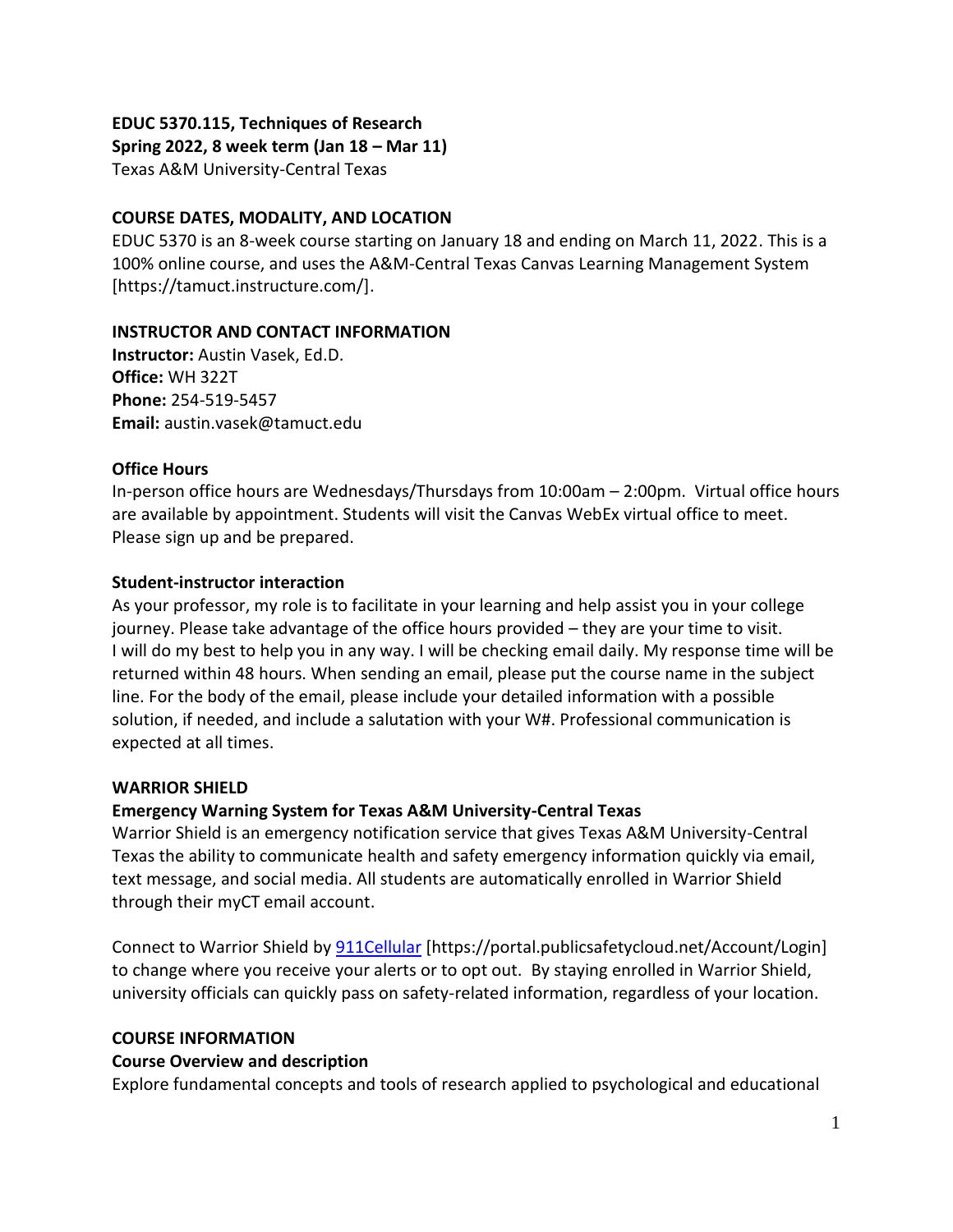problems. Study rationale of research, analysis of problems, library skills, sampling, appraisal instruments, statistical description and inference, writing the research report, and representative research designs.

# **Course Objective or Goal**

Techniques of Research is a required course for all options in the Master of Education degree. It is an introductory course designed to assist the beginning graduate student in the acquisition of an understanding of research process and methodology. It is important for teachers and administrators to have a knowledge and understanding of the basic theories and principles related to curriculum development and to be able to use this information in planning and implementing instruction in the classroom. Special attention is given to the development of high level skill for locating, evaluating, and documenting library materials. Students are provided opportunities for the development of their abilities for analytical methodology and to demonstrate their understanding of the research process through the development of a research proposal on an approved topic. Students will analyze, synthesize and evaluate professional literature and present the research proposal.

# **Student Learning Outcomes:**

1. Identify the principles of research by recognizing and comparing the characteristics of the following models of quantitative and qualitative research models: survey, correlation, causal-comparative, experimental, case study, ethnographic and action. 2. Describe the advantages of the scientific method compared to other approaches of gaining knowledge. Identify and describe the major steps involved in conducting a scientific research study by developing a research study (i.e., research question(s), sample, method of data collection and analysis, and major findings and conclusions). 3. Using electronic and institutional resources, conduct library research to design and present an original research proposal for conducting a potential study using (with instructor guidance) the manuscript guidelines established according to the Publication Manual of the American Psychological Association (APA).

4. Write a research proposal that includes: the development of an appropriate research topic, specific research questions, a critical review of literature, the research model, sample selection, procedure for collection and analysis of data, and procedures to ensure the validity and reliability of the findings.

5. Develop problem-solving, analytic, interpersonal, project management and academic writing skills as part of the learning process.

6. Develop a formal video presentation of their research proposal.

#### **Required Reading and Textbook(s)**

McMillan, J. H. (2015). *Fundamentals of educational research* (7th ed.). Pearson.

#### **Recommended**

American Psychological Association. (2019). *Publication manual of the American Psychological Association*.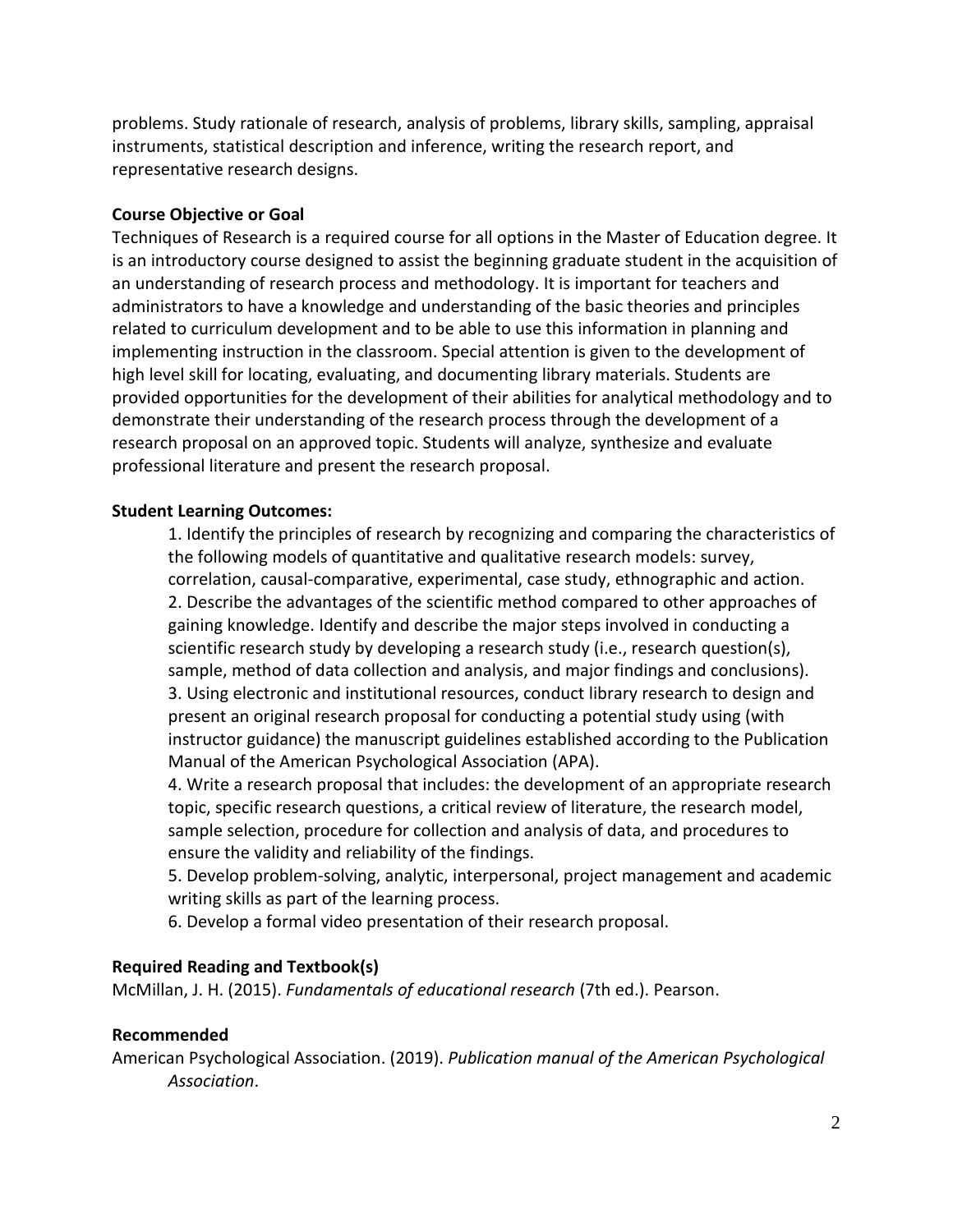## **Helpful Websites**

Grammarly[: www.grammarly.com](http://www.grammarly.com/) Owl Purdue: [https://owl.purdue.edu/owl/research\\_and\\_citation/apa\\_style/apa\\_style\\_introduction.html](https://owl.purdue.edu/owl/research_and_citation/apa_style/apa_style_introduction.html) Citation Machine: https://www.citationmachine.net/apa/cite-a-book

# **COURSE REQUIREMENTS**

| Critical Analyses (2 x 50 points each)           | $SLO's$ $(1, 2)$   | 100 Points |
|--------------------------------------------------|--------------------|------------|
| Chapter Quiz (15 x 10 points each)               | SLO's (1, 2)       | 150 Points |
| <b>Research Vocabulary Test</b>                  | SLO's (1, 2)       | 100 Points |
| Research Paper                                   | SLO's (3, 4, 5, 6) | 300 Points |
| Part I: RQ, Introduction (100 points)            |                    |            |
| Part II: Literature Review (100 points)          |                    |            |
| Part III: Presentation, Final Draft (100 points) |                    |            |

# **ASSIGNMENTS and related DETAILS**

# **Critical Analysis**

Each student is required to prepare and submit two critical analyses (or evaluation) of a study reported in the research literature (i.e., published in a peer-reviewed journal). The purpose of the evaluation is to comment upon the adequacy of the article as a research report by analyzing each component of the study. Students will complete one analysis from a qualitative study and one analysis from a quantitative study.

# *Quantitative Study Guidelines*

Use the outline below as a guide in your analysis. For items 2-16, you are to state whether the research report provides adequate information or whether the procedure used in the research study was adequate. It is **required** that you use a five-point Likert rating scale\* (very good to very poor) to indicate the overall adequacy of each item. You must **justify your position** on each item*.* The last three items (17-19) should reflect your overall opinion about the article. The date of publication for the peer-reviewed quantitative research article must be within the past **three** years. You must submit a copy of the article with the critical analysis. The critical analysis should be from 3-5 pages in length, and it must be double-spaced with standard margins and font style. \*Create your own Likert Scale.

#### Items to Include in the Critical Analysis:

- 1. APA style reference
- 2. Title
- 3. Description of the Problem
- 4. Significance of the Problem
- 5. Analysis of Literature Relevant to the Problem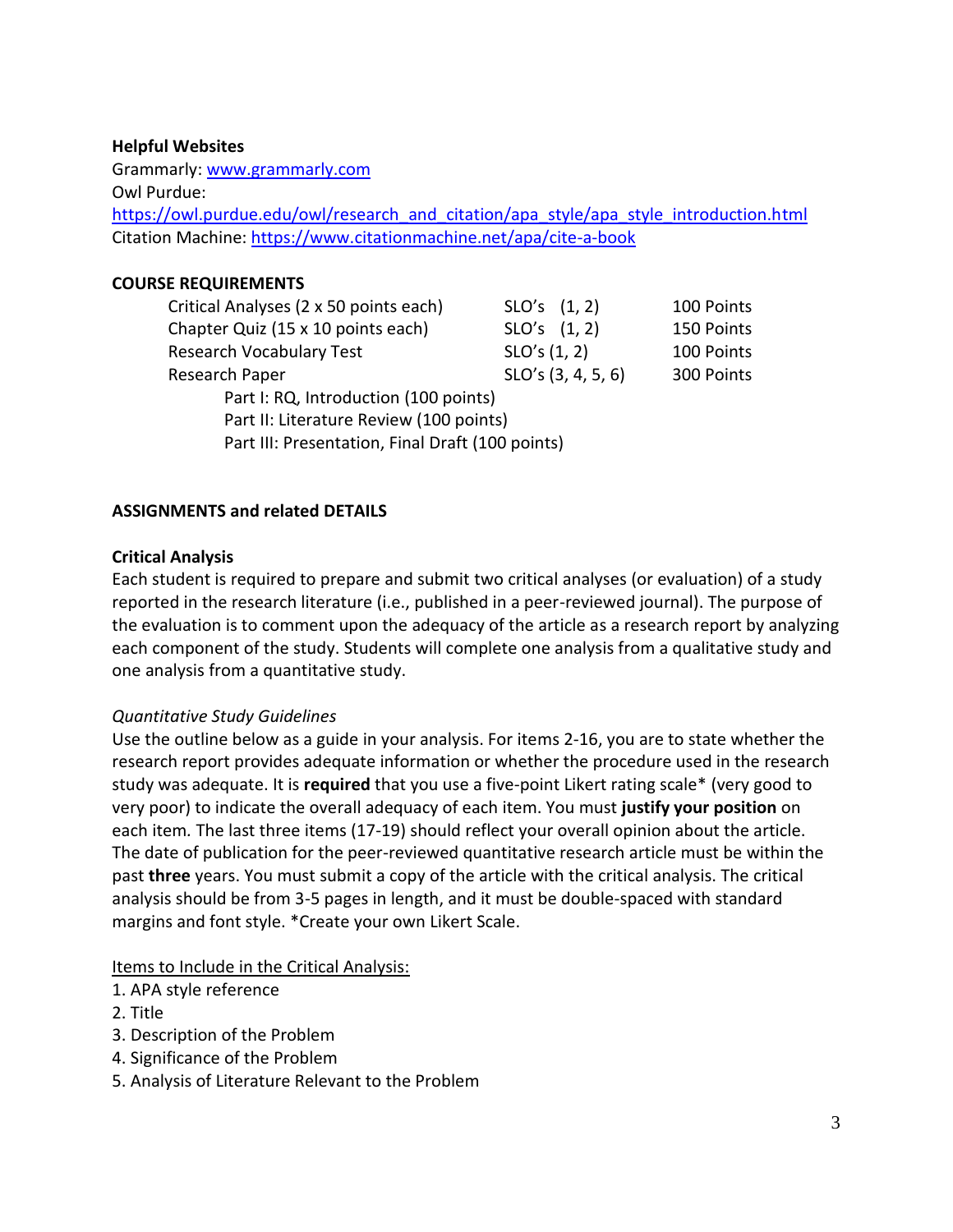- 6. Identification of Independent Variables and Dependent Variables
- 7. Statement of Operational Research Question(s) or Hypotheses
- 8. Definition of Terms
- 9. Population and Sampling Procedures
- 10. Data Sources and Data Collection Procedures
- 11. Instrumentation or Measurement Devices Validity and Reliability Information
- 12. Data Tables and Data Analysis
- 13. Presentation and Interpretation of Findings
- 14. Conclusions and Recommendations
- 15. Summary or Abstract of the Study
- 16. Suggestions for Further Research in the Problem Area
- 17. Strengths of the Study (your opinion)
- 18. Weaknesses of the Study (your opinion)
- 19. Suggestions for Improving the Study (your opinion)

# *Qualitative Study*

Use the outline below as a guide in your analysis. Qualitative research is a type of scientific research. In general terms, scientific research consists of an investigation that seeks answers to a question, systematically uses a predefined set of procedures to answer the question, collects evidence, produces findings that were not determined in advance and produces findings that are applicable. Additionally, qualitative research seeks to understand a given research problem or topic from the perspectives of the local population it involves. It is **required** that you use a five-point Likert rating scale\* (very good to very poor) to indicate the overall adequacy of each item. You must **justify your position** on each item*.* The date of publication for the peerreviewed quantitative research article must be within the past **three** years. You must submit a copy of the article with the critical analysis. The critical analysis should be from 3-5 pages in length, and it must be double-spaced with standard margins and font style. \*Students will create their own Likert scale.

# Items to include in the critical analysis

- 1. APA style reference
- 2. Title
- 3. Description of the Problem
- 4. Significance of the Problem
- 5. Analysis of Literature Relevant to the Problem
- 6. Is the research question posed in a manner that resonate with the qualitative paradigm?
- 7. What are the results?
- 8. Are the results valid?
- 9. Was the choice of participants explicit and comprehensive?
- 10. Was data collection sufficiently comprehensive and detailed?
- 11. Were the data analyzed appropriately and the findings corroborated adequately?
- 12. Does the study adequately address potential ethical issues, including reflexivity?
- 13. Can I transfer the results of this study to my own setting?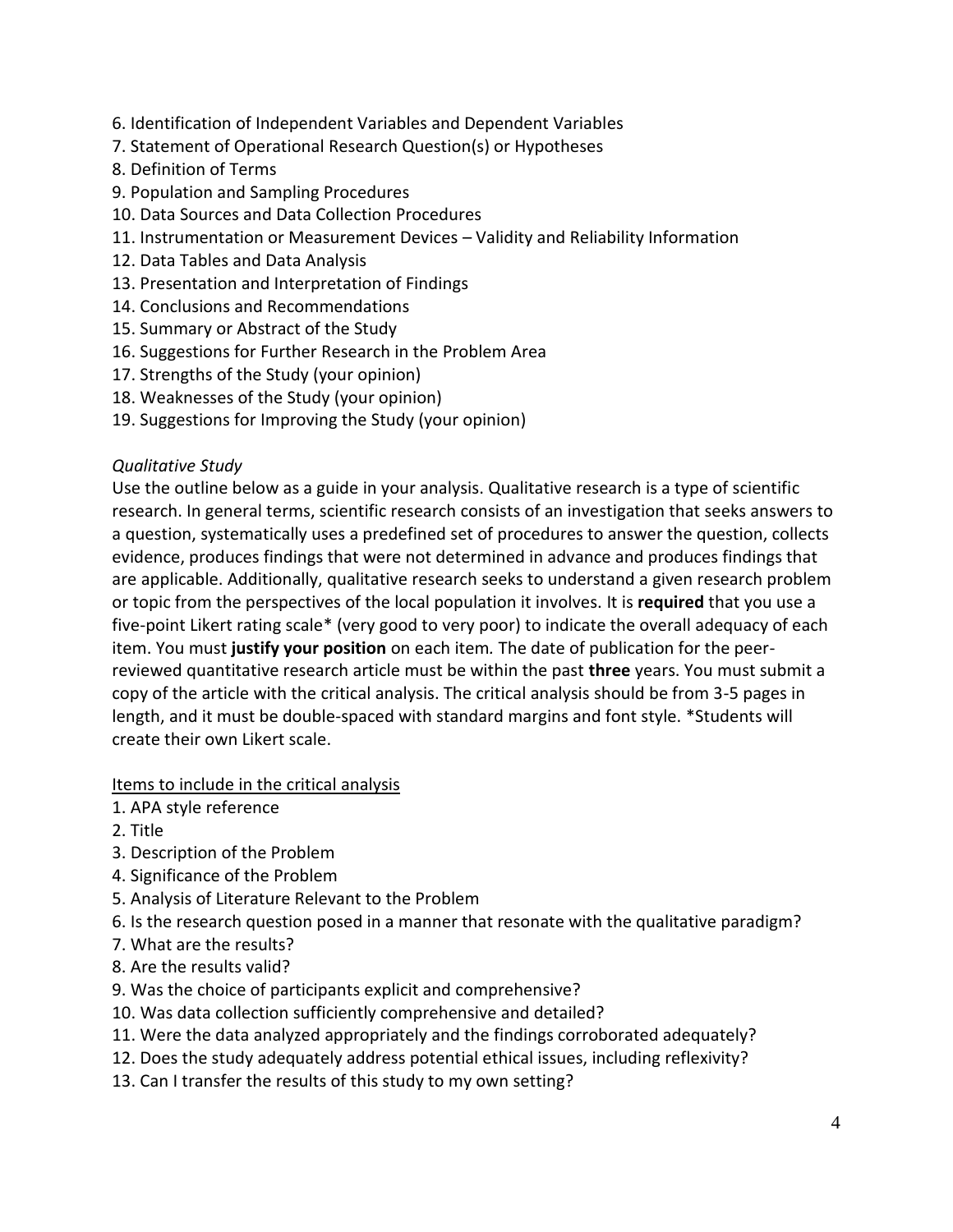#### **Chapter Quizzes**

Each week, students will read two chapters from the assigned readings. Upon completion of reading each chapter, students will take a timed quiz on Canvas over the chapter content. All questions will be multiple choice.

# **Research Vocabulary Test**

At the end of the semester, students will take a vocabulary test on the key words in educational research. Format may include multiple choice, matching, T/F and/or fill in the blank. See words below:

**Title** - The title of a research project should well inform the reader of the subject to be studied, yet not overpower her or him with detail. A major criterion for a good title is clarity; the reader must understand its meaning. Another criterion for a good title is brevity. Sufficiently descriptive titles sometimes are long, but length is secondary to clarity.

**Table of Contents** - Major headings and their beginning page numbers should be listed **Introduction** - This serves to introduce the reader to the general setting of the study and should show the relation of the study to the general stream of educational thinking in the topic area. The introduction should prepare the reader to understand the importance of the study.

**Statement of the Problem** - The exact nature of the problem should be described. Provide specific details about the problem. The nature of the problem must be stated clearly, as the remainder of the study flows from this element.

**Purpose of the Study** - Identify the purpose for the study. Provide details about the part of the problem that will be addressed in this research study.

**Research Questions or Hypotheses** - Sometimes a researcher states questions to be answered, rather than research hypotheses. The hypotheses of a study set forth the relationship among the variables being analyzed. A research hypothesis is usually stated as a null hypothesis indicating that there is no significant difference between the conditions or treatments tested. **Significance of the Study** - In short, why is the study worth undertaking? What will the researcher and the readers of the study learn that isn't known already? The researcher should be able to provide three to four important reasons for conducting the study.

**Delimitation of the Study** - The delimitation of the study essentially identifies what the researcher will not be concerned about while conducting the study. The delimitation of the study describes the boundaries of what will be studied and sharpens the focus of the study. **Definition of Terms** - Any key terms, concepts, and variables requiring operational definitions should be defined. Unless the reader understands what the writer is attempting to convey, communication probably cannot proceed beyond a superficial level.

**Review of Related Literature** - The purpose of this section is to familiarize the reader more completely with the setting of the problem and to summarize other research findings relevant to the problem. For this course, the review of literature relevant to the problem must include at least 10 - 15 references.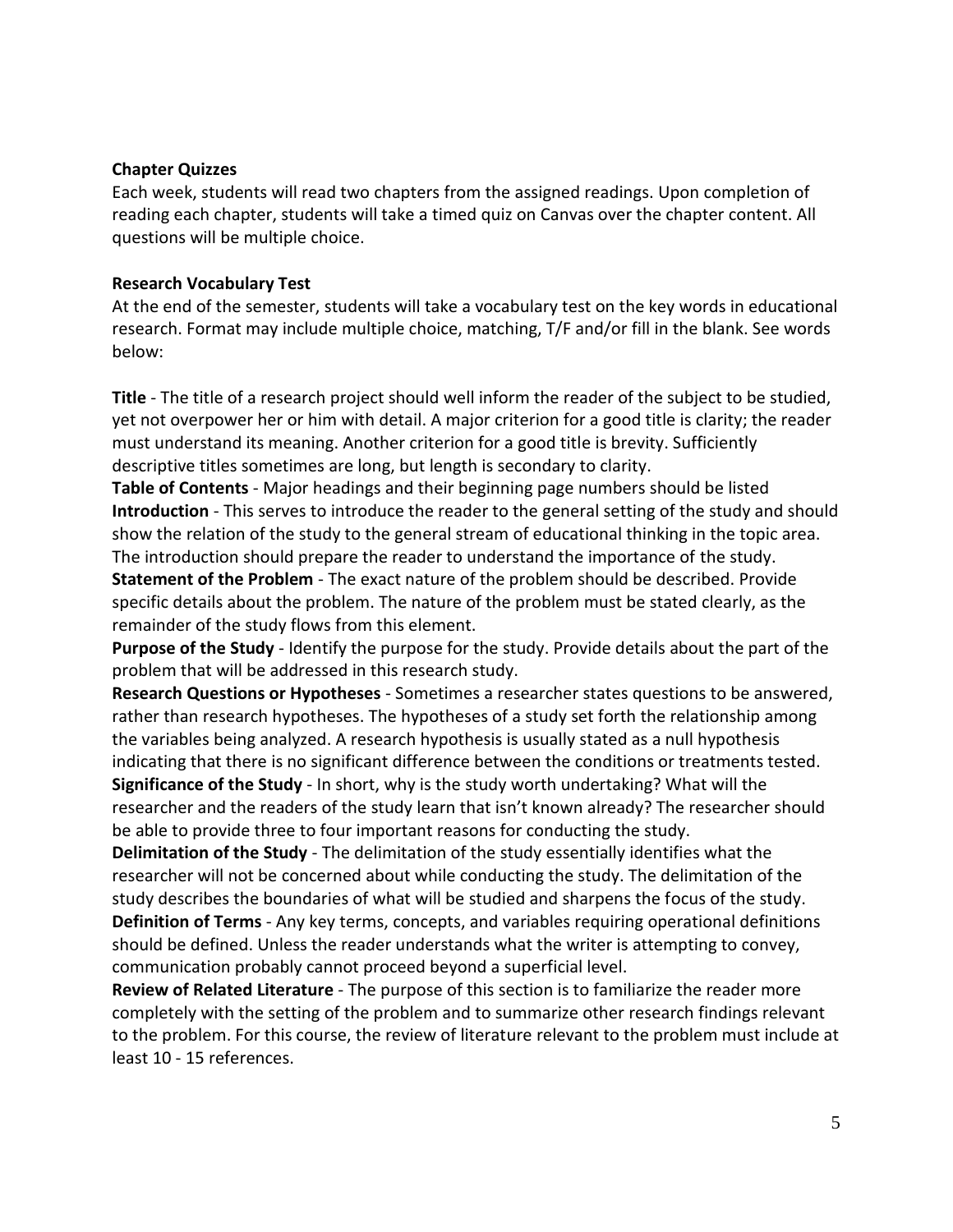**Design of the Study** - In this section, the logic of the study and the approach to solving the problem is explicated. Why was this approach chosen? Why is it superior to other potential solutions? This section also describes the methods to be employed in carrying out the project. **Population, Sample, and Sampling Procedures** - The definition of the population indicates the group to whom the results of the study will be generalized. Once the population is defined, the researcher must draw a representative sample from the population; this sample will constitute the subjects (individuals or groups) who will actually participate in the study. Identify how the sample was drawn from the population.

**Variables** - The researcher identifies and describes the variables in the study. The researcher often identifies the level of measurement (i.e., nominal, ordinal, interval, or ratio) of each variable.

**Independent Variables** - These variables that are manipulated, or at least measured (if only for classification), in order to observe their relationship to, or effects upon the dependent variable. The researcher should describe what would be done to the sample during the study.

**Dependent Variables** - These variables represent the results of the study or outcome; these variables show the effects of the independent variables.

**Control Variables -** These variables that are not studied, but which might interfere with the relationship between the independent and dependent variables. These variables are controlled so as not to confuse or confound the analysis of the variables that are being studied.

**Instrumentation** - The precise nature of the instruments to be used should be described. If ready-made instruments are used, full reference information should be given. If instruments are to be constructed by the researcher, the instruments should be included. Regardless of where the instruments are derived, validity and reliability information about the instruments should be reported in the proposal.

**Data Collection Procedures** - The general methods to be used in collecting the data should be stated, together with a brief explanation of why these methods are appropriate for the study. **Treatment of the Data** - This section describes what will be done with the data in preparing to test the hypotheses or to answer the questions, and includes two steps:

**Data Analysis** - The statistical procedure or statistical procedures employed in the study to answer the research questions or hypotheses should be identified. It is a good idea to state the reason for selecting the particular analysis technique.

**Data Tables -** All data collected during the study should be presented in appropriate tables. Data might be condensed (e. g., showing means rather than individual scores). Indicate what data will be included in the data tables.

**Possible Outcomes** - The researcher should describe what conclusion she or he would draw if each hypothesis were rejected or the researcher failed to reject each hypothesis (or what conclusion he or she would draw if each question were answered in various possible ways). This section does not focus upon what the researcher expects to find, but should demonstrate that, for each possible outcome, the researcher knows how to interpret the information obtained and draw appropriate conclusions there from.

**Summary** - This should be a brief recap of the entire proposal. Usually a few paragraphs will suffice. It should remind the reader of at least the following topics: the problem, the hypotheses or questions, the treatments, the instrumentation, and the analysis.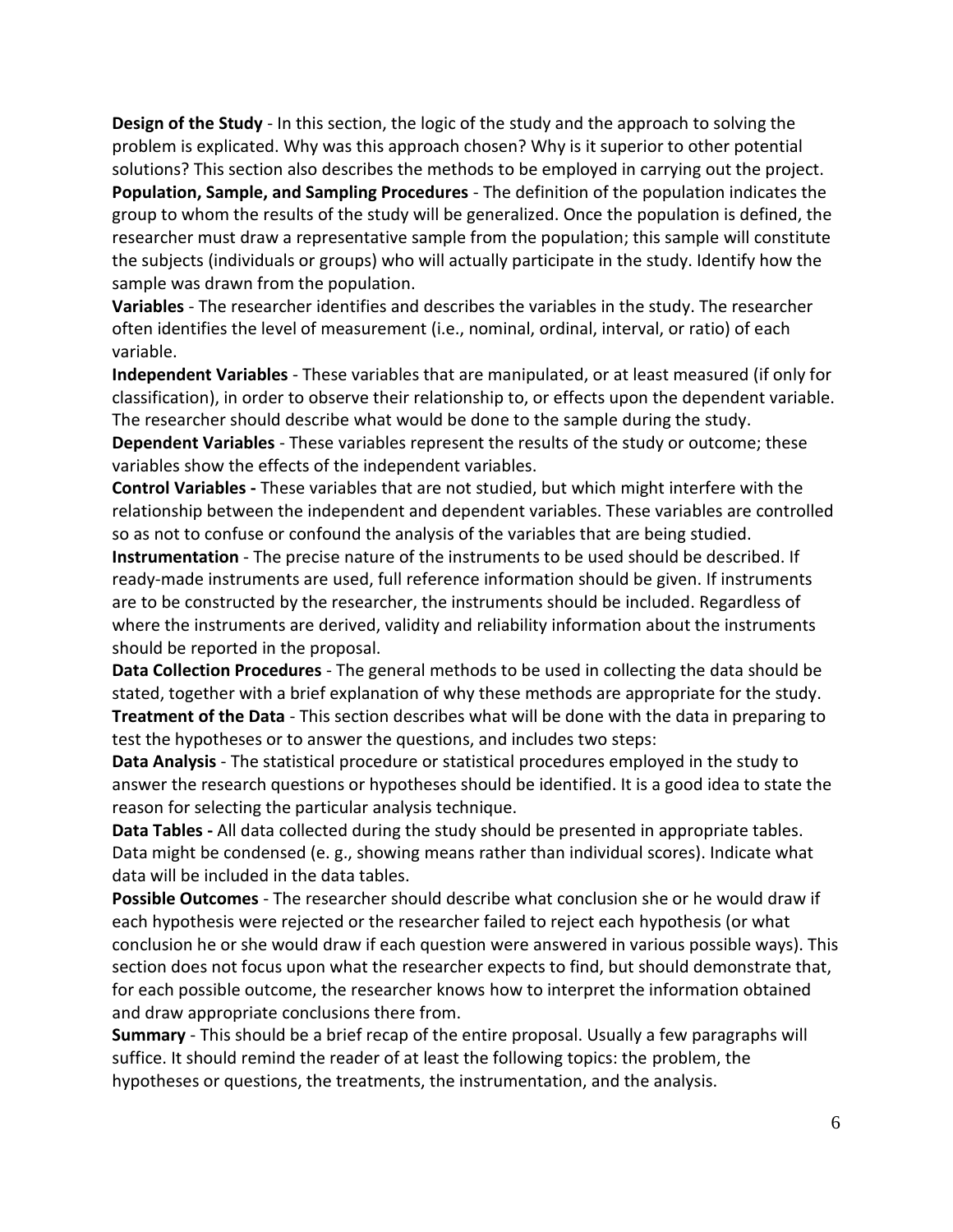**References** - All documents used in preparing the proposal should be listed, whether or not they were cited in the paper. Rules for preparing the list of references can be found in numerous style manuals. However, in education the style manual employed is the 7th edition of the *Publication Manual of the American Psychological Association*.

#### **Research Paper**

This is split into three components. Part one focuses on the development of an actual research problem that hopefully will remain the focus of your work in the Qualitative or Quantitative research class and for a project/thesis. This includes narrowing a topic of interest, developing research questions, and writing an introduction. The second part focuses on developing a review of literature. Students will meet with the embedded librarian, Michelle Shae, to utilize the library resources to locate 15 current studies dating no later than 2018. All parts build upon each other, offering multiple opportunities for feedback as you refine. Part three includes combining part one and two with a complete draft. Students will meet with their Writing Center tutor at least once to get assistance in writing in APA 7<sup>th</sup> ed. style as well as revising and editing. Peer conference will also be utilized in Collaborations in Canvas. The end product will be presented to class using Studio to showcase the research paper and discuss the process.

#### **I. Research Problem Development**

*Research Questions:* Develop 2 potential research questions. For each, explain why you are interested in exploring the topic or why the topic is important to study. The questions could relate to each other in some way, or they could be completely independent of each other. The purpose of this exercise is to help you identify researchable questions. I will provide feedback regarding the plausibility of the question, and perhaps give you some tips to help you get started.

*Background Outline:* The outline includes a research question (or questions), and an outline of the information you plan on including in the introduction, statement of the problem, and significance of the study sections of the document. This should be an outline only, using phrases to indicate only the nature of the content. The purpose of this assignment is to force you to consider how to build the initial sections of your document in a way that provides background to the reader and a justification for your study.

*Background Draft:* Using the outline you developed, write a draft of the document's background sections (introduction, statement of the problem, significance of the study, and research questions). All in-text citations should be in APA format. You will submit one copy of the draft to Canvas for my general review, and you will be assigned to a small group in Canvas that will provide feedback for each group member's work. The purpose of the assignment is for you to compose your thoughts early enough to make meaningful revisions based on peer feedback.

*Background:* This should be a refined version of the background sections, including a complete reference list in APA format. The document must be no more than 7 double-spaced pages in length, plus references.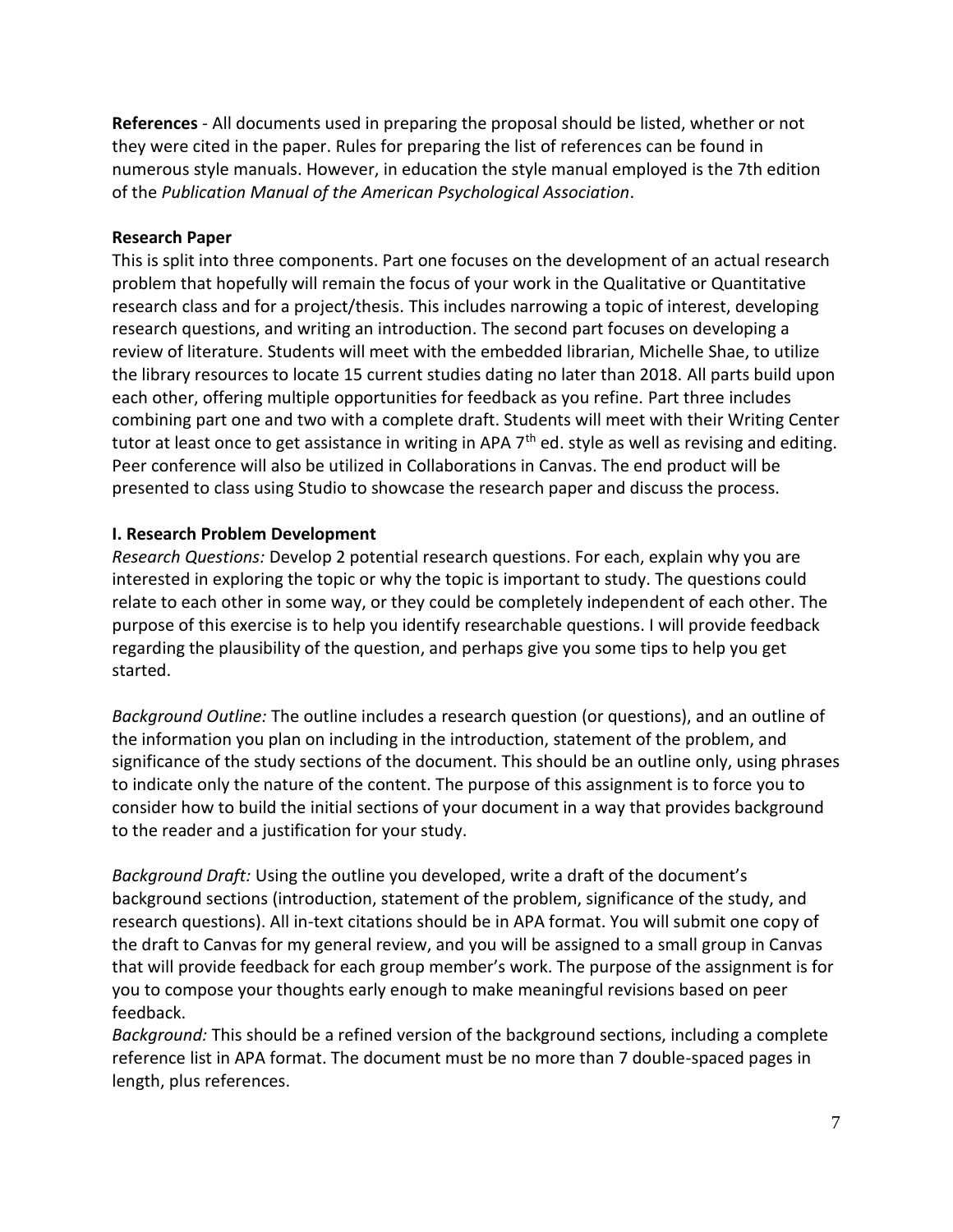# **II. Review of Literature**

*Review of Literature:* Research always includes a review of the literature related to the area of interest. This provides the researcher with perspective and knowledge. The review serves as an overview of what is known about the topic and leads to a justification for the particular study. Students will first locate 15 scholarly articles related to their topic and complete the Research Chart. Then, using the chart, begin the narrative with a brief introduction and end with a brief summary. In between, you will discuss the results of previous related research in narrative format. You must determine the order of what articles to discuss and when to support your paper (i.e. chronologically, importance). Additionally, research is typically based upon a theory or theories that help to explain the underlying foundation behind the issue. It is important to recognize how theories explain the phenomena being explored. You will identify at least two theories related to your topic, and incorporate them throughout your review.

# **When looking for articles you need to adhere to the following guidelines:**

- Use scholarly journals rather than popular magazines, newspaper articles, or the internet. Rely on the educational literature. If you are unsure whether an article or journal is included in the discipline, ask your embedded librarian or I will look at it.
- In general, select recent articles (i.e., 2018 or later). However, if an article written in 1952, for example, is extremely pertinent to your proposal, then use it.

**Choose only research articles (qualitative or quantitative research) for the literature review. Do not include theoretical works, editorials, book reviews, program reports, etc.** If you are unsure about an article, as your embedded librarian or I will gladly take a look at it.

# **Your task is to:**

- Briefly restate your research topic in an opening paragraph. Provide a short introduction about what question(s) you are trying to answer, why this is **educationally** interesting, and why you chose it. Also, provide a brief overview of the topics you will cover in your literature review.
- Divide the literature that you have into sections of like studies. Then, for each section, write an essay summarizing the studies. Be sure to state the **research purpose, method(s), and findings** ONLY for the studies that are paramount to your study. [NOTE: Use transitions within your essay so that it flows and does not appear like disjointed blocks of information.]
- Write a concluding paragraph that summarizes the articles. For example, how will these articles inform your research?
- DO NOT PLAGIARIZE.

# **Part III: Final Draft, Presentation**

Students will combine all of the writing assignments together to create a single paper. APA style headings, format and style must be included. Students will use Studio to create a video of their research discussion and paper to present to the class.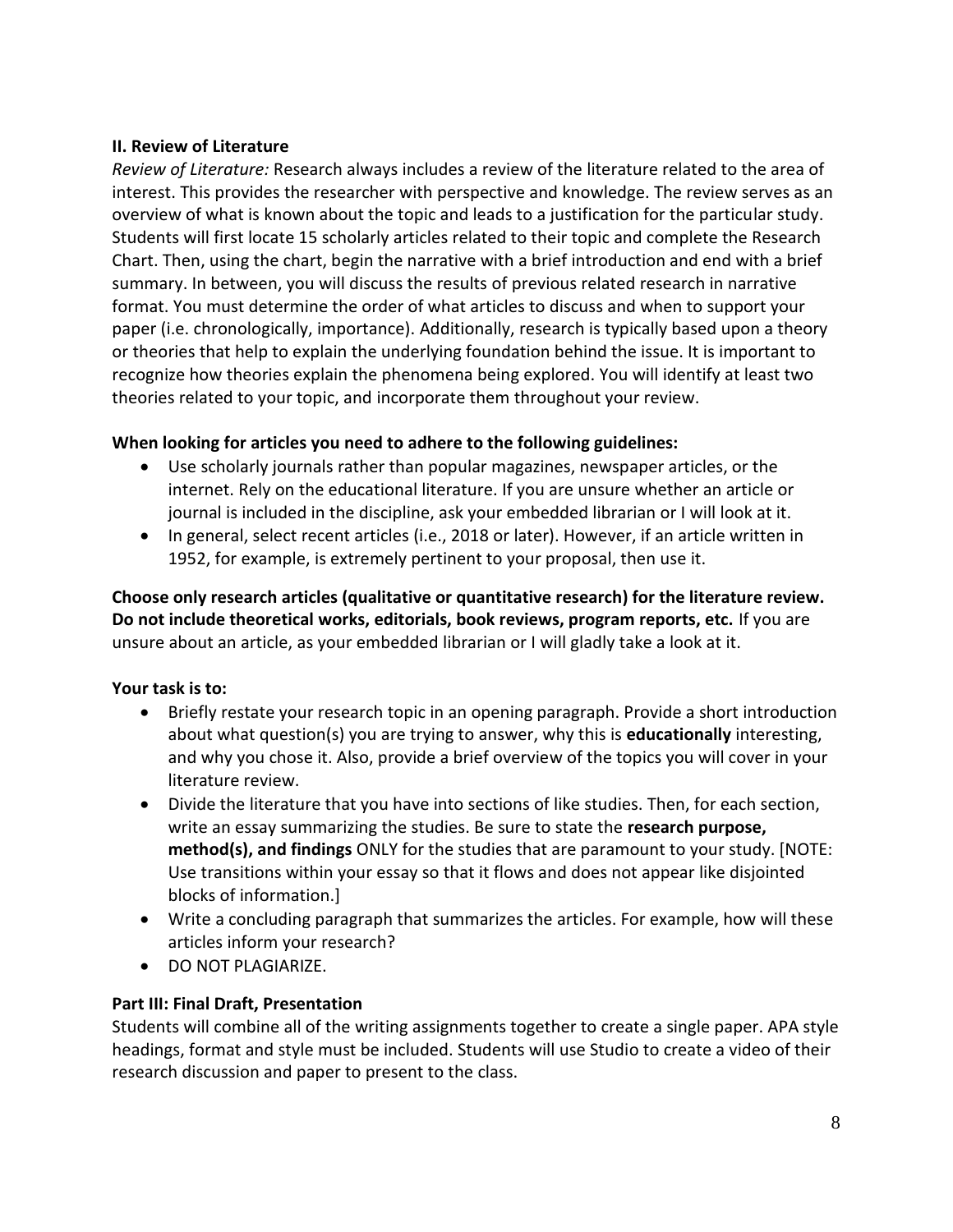Research Discussion Questions for Presentation:

- 1. Topic, research questions
- 2. Why did you choose this topic?
- 3. Is this topic timely? Why?
- 4. What did you find in the literature how many studies matched?
- 5. Is this topic culturally relevant?
- 6. Can this topic be used across grades, disciplines, etc?
- 7. General findings in the literature
- 8. Assumptions
- 9. Implications

# **GRADING CRITERIA RUBRIC AND CONVERSION**

Grades will be assigned at the end of the semester on the following basis:

A = 650 - 585 points B = 584 - 520 points C = 519 - 455 points  $F = 454$  > points

# **Posting of Grades**

Grades will be posted on the Canvas Grade book where students can monitor their status. Turnaround time for grades to be posted are within 2 weeks. Larger projects may take more time. If you have any questions or concerns, please do not hesitate to email me or come by my office.

#### **Grading Policies**

All assignments must be submitted on time to receive full credit. Any late assignment submitted will have an automatic 25% deduction or not accepted per the instructor's decision. Note: Arrangements in exceptional circumstances (hospitalization, catastrophe, etc.) are the responsibility of the student. This means you must meet with the instructor to discuss the situation and provide documentation. If you are having technology difficulties, email the assignment to yourself and print in the library. Paper copies and/or Canvas copies of assignments are necessary to receive a grade. \*\*Students must complete and submit ALL assignments. No student can earn an "A", regardless of the mathematical outcome, if they are missing any assignment.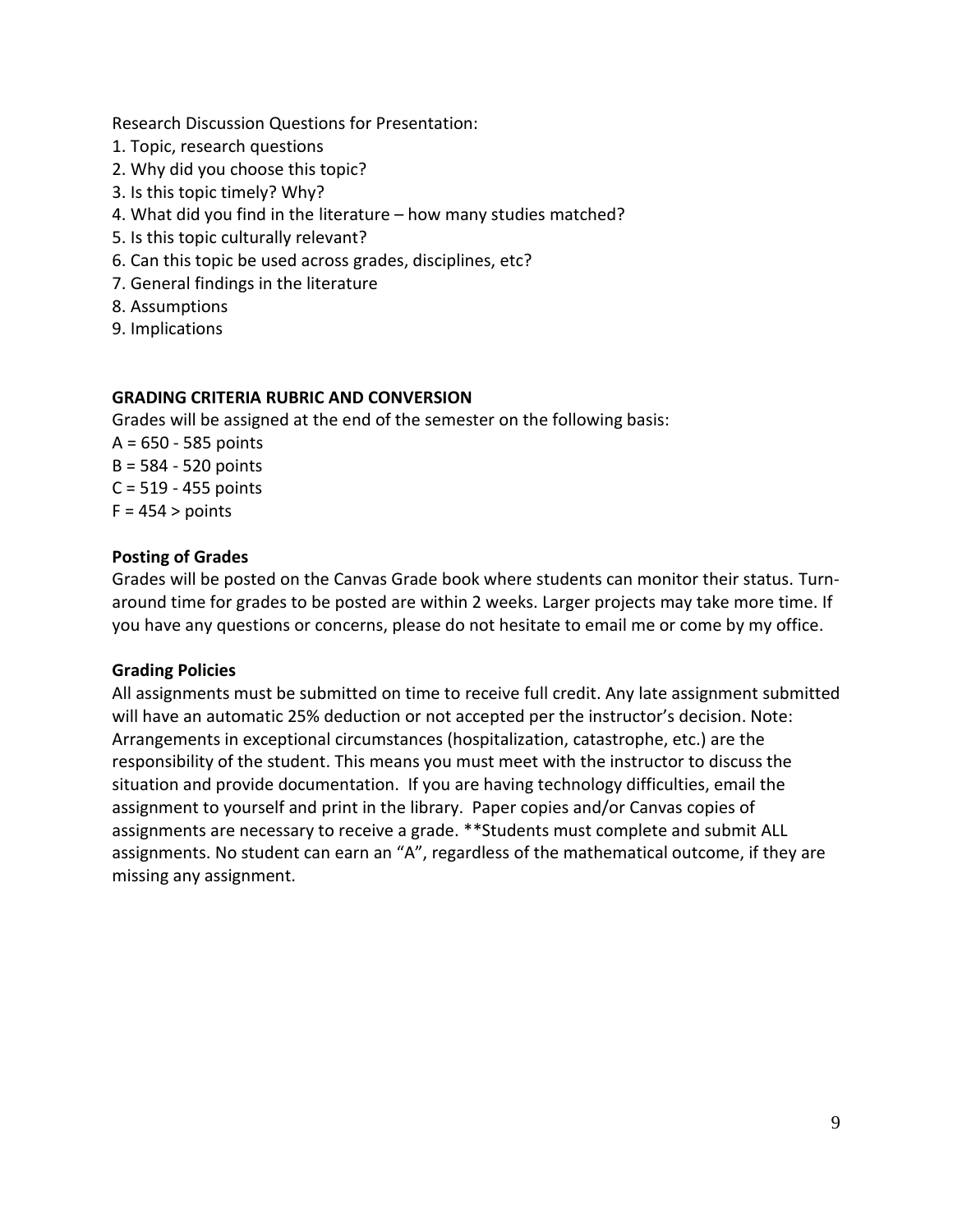# **COURSE OUTLINE AND CALENDAR**

| <b>Date</b>      | <b>Topic/Readings</b>                              | <b>Assignments/Quizzes</b>      |
|------------------|----------------------------------------------------|---------------------------------|
|                  |                                                    | (ALL assignments and quizzes    |
|                  |                                                    | are due at the end of the each  |
|                  |                                                    | week on Sunday by 11:59pm)      |
| Week 1:          | *Read Chapter 1 Introduction to Research           | *Take Quiz 1                    |
| Jan 18-23        | *Read Chapter 2: Ethical Issues, Principles and    | *Take Quiz 2                    |
|                  | Practices.                                         | *Make appointment with          |
|                  | *Read Powerpoint Presentations - Chapter 1 and 2   | educational librarian, Michelle |
|                  |                                                    | Shae                            |
|                  |                                                    |                                 |
| Week 2:          | *Read Chapter 3: Research Problems and Questions   | *Take Quiz 3                    |
| Jan 24-30        | *Read Chapter 4: Locating and Reviewing Related    | *Take Quiz 4                    |
|                  | Literature                                         | *Complete Writing               |
|                  | *Read Powerpoint Presentations - Chapter 3 and 4   | Assignment: Critical Analysis,  |
|                  |                                                    | Quantitative                    |
| Week 3:          | *Read Chapter 5: Participants and Sampling         | *Take Quiz 5                    |
| Jan 31-          | *Read Chapter 6: Foundations of Educational        | *Take Quiz 6                    |
| Feb 6            | Measurement                                        | *Complete Writing               |
|                  | *Read Powerpoint Presentations - Chapter 5 and 6   | Assignment: Critical Analysis,  |
|                  |                                                    | Qualitative Analysis            |
| Week 4:          | *Read Chapter 7: Quantitative Data Collection      | *Take Quiz 7                    |
| Feb 6-13         | Techniques                                         | *Take Quiz 8                    |
|                  | *Read Chapter 8: Nonexperimental Quantitative      | *Complete Vocabulary Quiz       |
|                  | <b>Research Designs</b>                            |                                 |
|                  | *Read Powerpoint Presentations - Chapter 7 and 8   |                                 |
| Week 5:          | *Read Chapter 9: Experimental Research Designs     | *Take Quiz 9                    |
| Feb 14-20        | *Read Chapter 10: Understanding Statistical        | *Take Quiz 10                   |
|                  | <b>Inferences</b>                                  | *Complete Research Paper,       |
|                  | *Read Powerpoint Presentations - Chapter 9 and 10  | Part I                          |
| Week 6:          | *Read Chapter 11: Qualitative Research Designs     | *Take Quiz 11                   |
| Feb 21-27        | *Read Chapter 12: Qualitative Data Collection,     | *Take Quiz 12                   |
|                  | Analysis, and Credibility                          | *Complete Research Paper,       |
|                  | *Read Powerpoint Presentations - Chapter 11 and 12 | Part II                         |
| Week 7:          | *Read Chapter 13: Mixed Methods Designs            | *Take Quiz 13                   |
| Feb 28-          | *Read Chapter 14: Action Research                  | *Take Quiz 14                   |
| Mar <sub>6</sub> | *Read Powerpoint Presentations - Chapter 13 and 14 | *Make appointment with          |
|                  |                                                    | <b>Writing Center tutor</b>     |
| Week 8:          | *Read Chapter 15: Discussions and Conclusions      | *Take Quiz 15                   |
| Mar 7-13         | *Read Powerpoint Presentations - Chapter 15        | *Complete Research Paper Part   |
|                  |                                                    | Ш                               |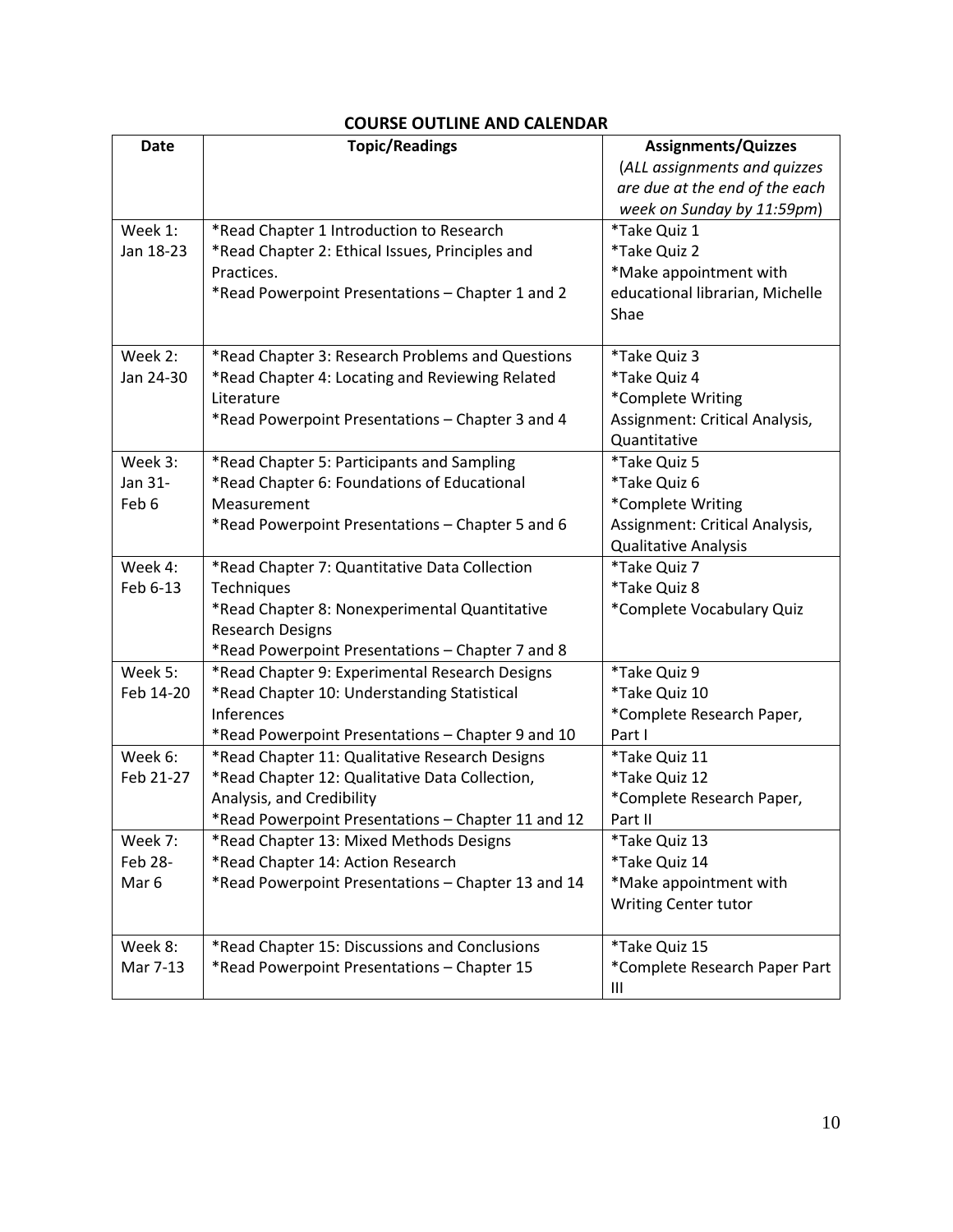#### **Important University Dates**

*<https://www.tamuct.edu/registrar/academic-calendar.html>*

#### **TECHNOLOGY REQUIREMENTS AND SUPPORT**

This course is 100% online. Students must have access to a computer, Microsoft Office (Word) and internet to access the library. During the summer, TAMUCT will have space available in the library or computer lab. Students must sign up for a seat. Successful completion of this course means to have the technology requirements and submit all assignments online to Canvas by the due date.

#### **Technology Requirements**

This course will use the A&M-Central Texas Instructure Canvas learning management system. We strongly recommend the latest versions of Chrome or Firefox browsers. Canvas no longer supports any version of Internet Explorer.

Logon to A&M-Central Texas Canvas [https://tamuct.instructure.com/] or access Canvas through the TAMUCT Online link in myCT [https://tamuct.onecampus.com/]. You will log in through our Microsoft portal.

Username: Your MyCT email address. Password: Your MyCT password

#### **Canvas Support**

Use the Canvas Help link, located at the bottom of the left-hand menu, for issues with Canvas. You can select "Chat with Canvas Support," submit a support request through "Report a Problem," or call the Canvas support line: 1-844-757-0953. For issues related to course content and requirements, contact your instructor.

#### **Online Proctored Testing**

A&M-Central Texas uses Proctorio for online identity verification and proctored testing. This service is provided at no direct cost to students. If the course requires identity verification or proctored testing, the technology requirements are: Any computer meeting the minimum computing requirements, plus web camera, speaker, and microphone (or headset). Proctorio also requires the Chrome web browser with their custom plug in.

#### **Other Technology Support**

For log-in problems, students should contact Help Desk Central 24 hours a day, 7 days a week Email: [helpdesk@tamu.edu](mailto:helpdesk@tamu.edu) Phone: (254) 519-5466 [Web Chat:](http://hdc.tamu.edu/) [http://hdc.tamu.edu] *Please let the support technician know you are an A&M-Central Texas student.*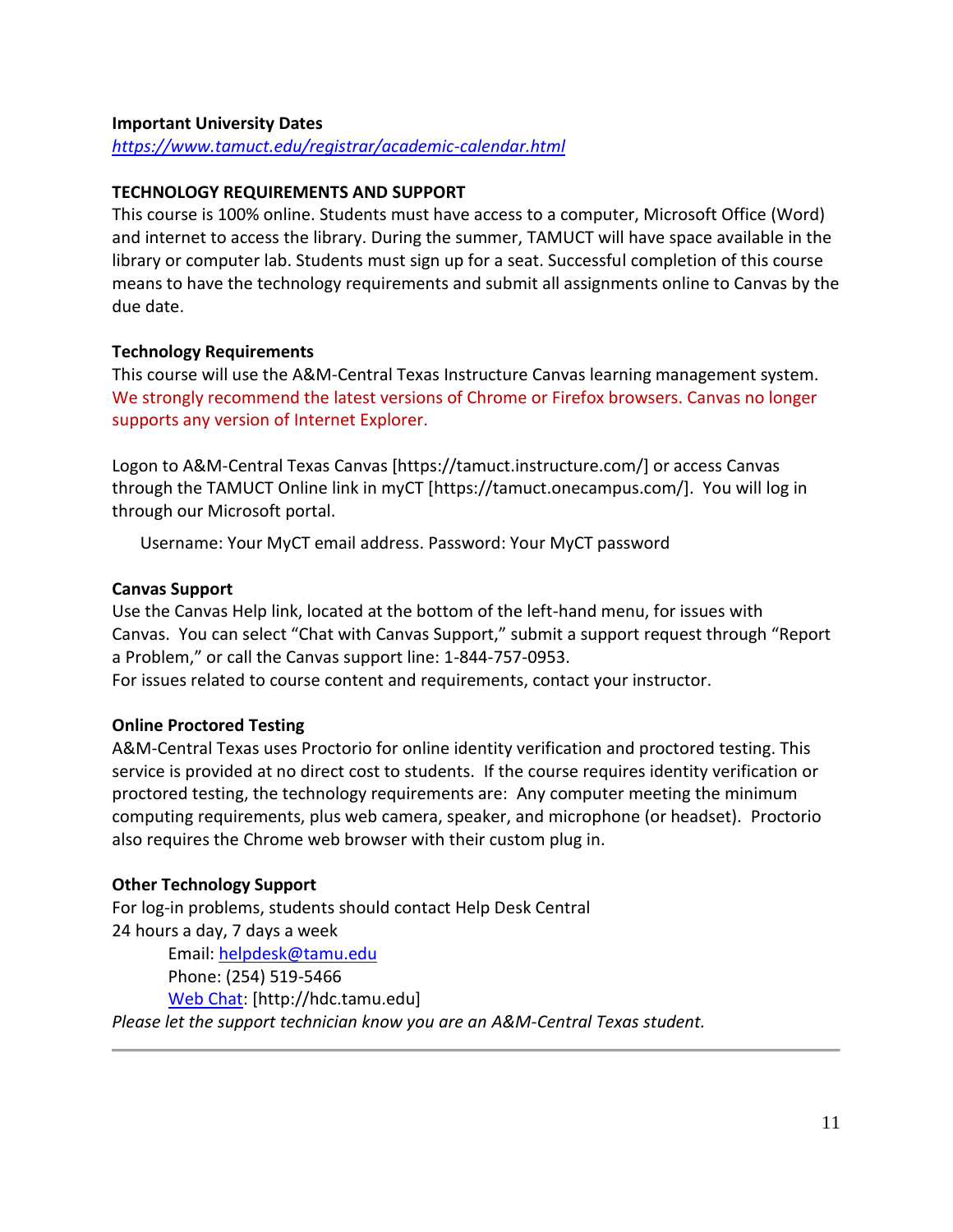#### **UNIVERSITY RESOURCES, PROCEDURES, AND GUIDELINES**

#### **Drop Policy**

If you discover that you need to drop this class, you must complete the [Drop Request](https://dynamicforms.ngwebsolutions.com/casAuthentication.ashx?InstID=eaed95b9-f2be-45f3-a37d-46928168bc10&targetUrl=https%3A%2F%2Fdynamicforms.ngwebsolutions.com%2FSubmit%2FForm%2FStart%2F53b8369e-0502-4f36-be43-f02a4202f612) Dynamic Form through Warrior Web.

[https://dynamicforms.ngwebsolutions.com/casAuthentication.ashx?InstID=eaed95b9-f2be-45f3-a37d-

46928168bc10&targetUrl=https%3A%2F%2Fdynamicforms.ngwebsolutions.com%2FSubmit%2F Form%2FStart%2F53b8369e-0502-4f36-be43-f02a4202f612].

Faculty cannot drop students; this is always the responsibility of the student. The Registrar's Office will provide a deadline on the Academic Calendar for which the form must be completed. Once you submit the completed form to the Registrar's Office, you must go into Warrior Web and confirm that you are no longer enrolled. If you still show as enrolled, FOLLOW-UP with the Registrar's Office immediately. You are to attend class until the procedure is complete to avoid penalty for absence. Should you miss the drop deadline or fail to follow the procedure, you will receive an F in the course, which may affect your financial aid and/or VA educational benefits.

# **Academic Integrity**

Texas A&M University -Central Texas values the integrity of the academic enterprise and strives for the highest standards of academic conduct. A&M-Central Texas expects its students, faculty, and staff to support the adherence to high standards of personal and scholarly conduct to preserve the honor and integrity of the creative community. Academic integrity is defined as a commitment to honesty, trust, fairness, respect, and responsibility. Any deviation by students from this expectation may result in a failing grade for the assignment and potentially a failing grade for the course. Academic misconduct is any act that improperly affects a true and honest evaluation of a student's academic performance and includes, but is not limited to, working with others in an unauthorized manner, cheating on an examination or other academic work, plagiarism and improper citation of sources, using another student's work, collusion, and the abuse of resource materials. All academic misconduct concerns will be referred to the university's Office of Student Conduct. Ignorance of the university's standards and expectations is never an excuse to act with a lack of integrity. When in doubt on collaboration, citation, or any issue, please contact your instructor before taking a course of action.

For more [information regarding the Student Conduct process,](https://www.tamuct.edu/student-affairs/student-conduct.html)

[https://www.tamuct.edu/student-affairs/student-conduct.html]. If you know of potential honor violations by other students, you may [submit a report,](https://cm.maxient.com/reportingform.php?TAMUCentralTexas&layout_id=0) [https://cm.maxient.com/reportingform.php?TAMUCentralTexas&layout\_id=0].

# **Academic Accommodations**

At Texas A&M University-Central Texas, we value an inclusive learning environment where every student has an equal chance to succeed and has the right to a barrier-free education. The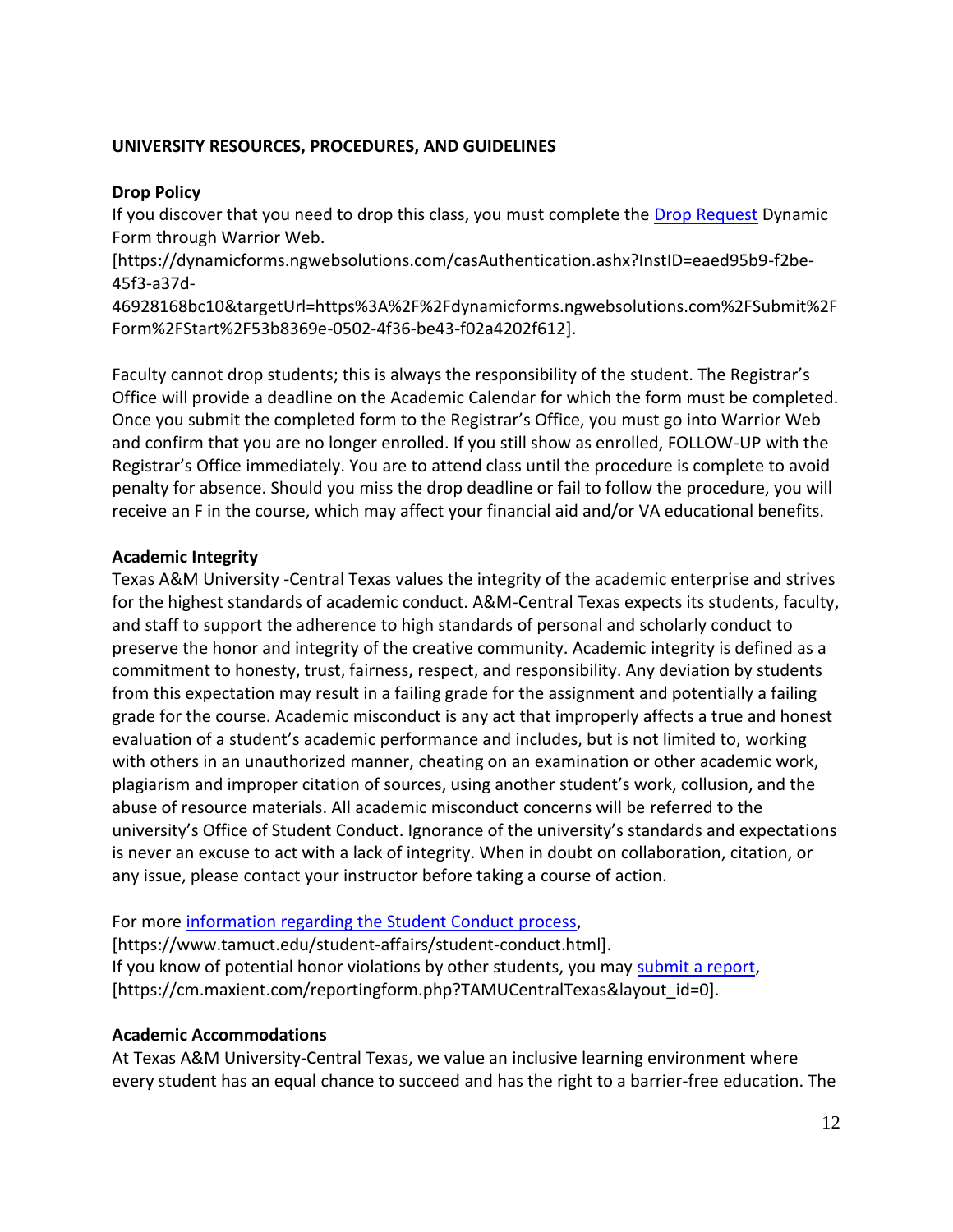Office of Access and Inclusion is responsible for ensuring that students with a disability receive equal access to the university's programs, services and activities. If you believe you have a disability requiring reasonable accommodations please contact the Office of Access and Inclusion, WH-212; or call (254) 501-5836. Any information you provide is private and confidential and will be treated as such.

For more information please visit our [Access & Inclusion](https://tamuct.instructure.com/courses/717) Canvas page (log-in required) [https://tamuct.instructure.com/courses/717]

# **Important information for Pregnant and/or Parenting Students**

Texas A&M University-Central Texas supports students who are pregnant and/or parenting. In accordance with requirements of Title IX and related guidance from US Department of Education's Office of Civil Rights, the Dean of Student Affairs' Office can assist students who are pregnant and/or parenting in seeking accommodations related to pregnancy and/or parenting. Students should seek out assistance as early in the pregnancy as possible. For more information, please visit [Student](https://www.tamuct.edu/student-affairs/index.html) Affairs [https://www.tamuct.edu/student-affairs/index.html]. Students may also contact the institution's Title IX Coordinator. If you would like to read more about these [requirements and guidelines](http://www2.ed.gov/about/offices/list/ocr/docs/pregnancy.pdf) online, please visit the website [http://www2.ed.gov/about/offices/list/ocr/docs/pregnancy.pdf].

Title IX of the Education Amendments Act of 1972 prohibits discrimination on the basis of sex and gender–including pregnancy, parenting, and all related conditions. A&M-Central Texas is able to provide flexible and individualized reasonable accommodation to pregnant and parenting students. All pregnant and parenting students should contact the Associate Dean in the Division of Student Affairs at (254) 501-5909 to seek out assistance. Students may also contact the University's Title IX Coordinator.

# **Tutoring**

Tutoring is available to all A&M-Central Texas students, on a remote online basis. Visit the Academic Support Community in Canvas to view schedules and contact information. Subjects tutored on campus include Accounting, Advanced Math, Biology, Finance, Statistics, Mathematics, and Study Skills. Tutors will return at the Tutoring Center in Warrior Hall, Suite 111 in the Fall 2020. Student success coaching is available online upon request.

If you have a question regarding tutor schedules, need to schedule a tutoring session, are interested in becoming a tutor, success coaching, or have any other question, contact Academic Support Programs at (254) 501-5836, visit the Office of Student Success at 212F Warrior Hall, or by emailing studentsuccess@tamuct.edu .

Chat live with a tutor 24/7 for almost any subject from on your computer! Tutor.com is an online tutoring platform that enables A&M-Central Texas students to log in and receive online tutoring support at no additional cost. This tool provides tutoring in over 40 subject areas except writing support. Access Tutor.com through Canvas.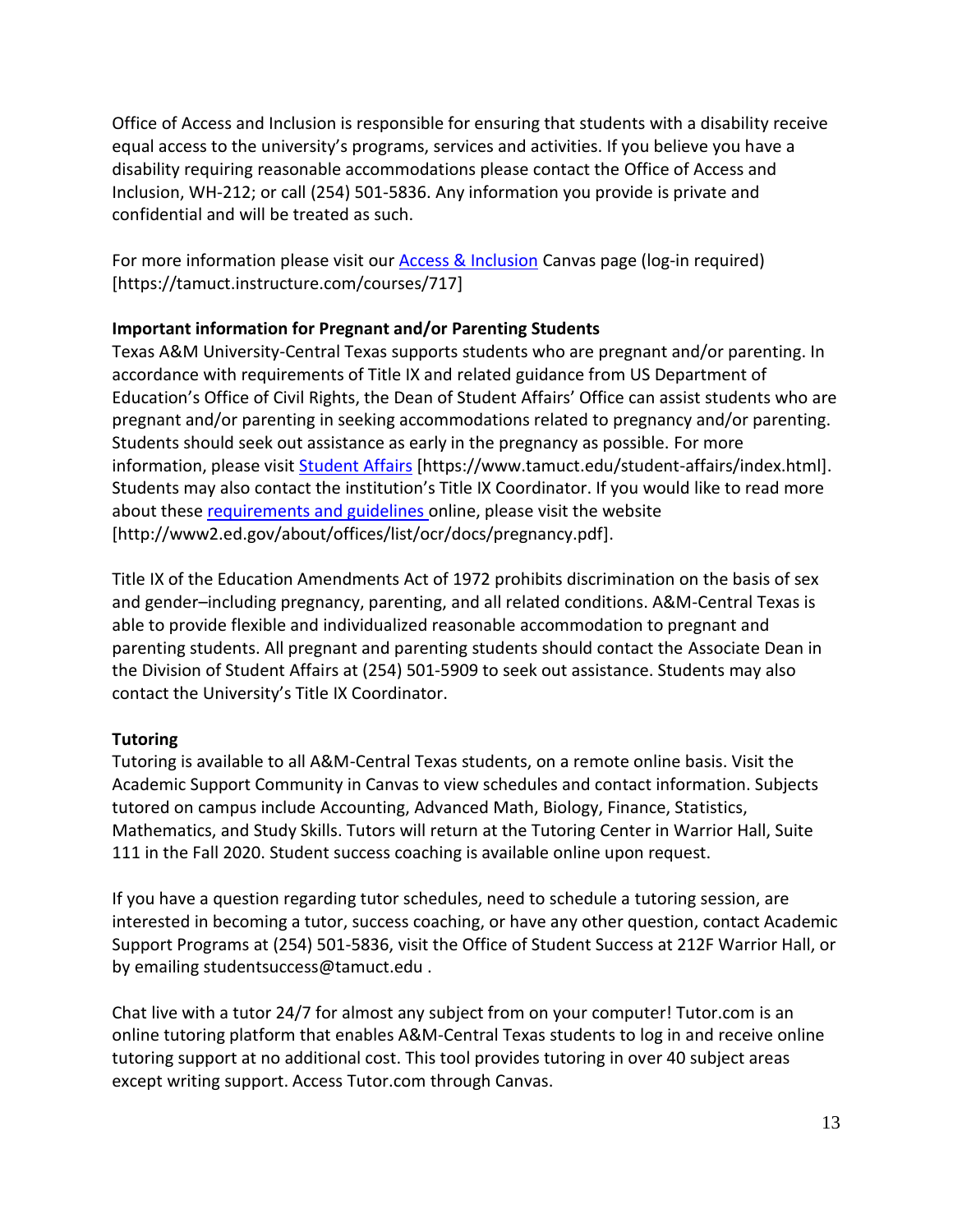#### **University Writing Center**

The University Writing Center (UWC) at Texas A&M University–Central Texas (TAMUCT) is a free service open to all TAMUCT students. For the Summer 2020 semester, all services will be online as a result of the COVID-19 pandemic. The hours of operation are from 10:00 a.m.-4:00 p.m. Monday thru Thursday with satellite hours online Monday thru Thursday from 6:00-9:00 p.m. This summer, the UWC is also offering hours from 12:00-3:00 p.m. on Saturdays starting June 27th and ending July 18th.

Tutors are prepared to help writers of all levels and abilities at any stage of the writing process. While tutors will not write, edit, or grade papers, they will assist students in developing more effective composing practices. By providing a practice audience for students' ideas and writing, our tutors highlight the ways in which they read and interpret students' texts, offering guidance and support throughout the various stages of the writing process. In addition, students may work independently in the UWC by checking out a laptop that runs the Microsoft Office suite and connects to WIFI, or by consulting our resources on writing, including all of the relevant style guides. Whether you need help brainstorming ideas, organizing an essay, proofreading, understanding proper citation practices, or just want a quiet place to work, the UWC is here to help!

Students may arrange a one-to-one session with a trained and experienced writing tutor by making an appointment via [WCOnline](https://tamuct.mywconline.com/) [https://tamuct.mywconline.com/]. In addition, you can email Dr. Bruce Bowles Jr. at [bruce.bowles@tamuct.edu](mailto:bruce.bowles@tamuct.edu) if you have any questions about the UWC and/or need any assistance with scheduling.

#### **University Library**

The University Library provides many services in support of research across campus and at a distance. We offer over 200 electronic databases containing approximately 250,000 eBooks and 82,000 journals, in addition to the 85,000 items in our print collection, which can be mailed to students who live more than 50 miles from campus. Research guides for each subject taught at A&M-Central Texas are available through our website to help students navigate these resources. On campus, the library offers technology including cameras, laptops, microphones, webcams, and digital sound recorders.

Research assistance from a librarian is also available 24 hours a day through our online chat service, and at the reference desk when the library is open. Research sessions can be scheduled for more comprehensive assistance, and may take place on Skype or in-person at the library. Assistance may cover many topics, including how to find articles in peer-reviewed journals, how to cite resources, and how to piece together research for written assignments.

Our 27,000-square-foot facility on the A&M-Central Texas main campus includes student lounges, private study rooms, group work spaces, computer labs, family areas suitable for all ages, and many other features. Services such as interlibrary loan, TexShare, binding, and laminating are available. The library frequently offers workshops, tours, readings, and other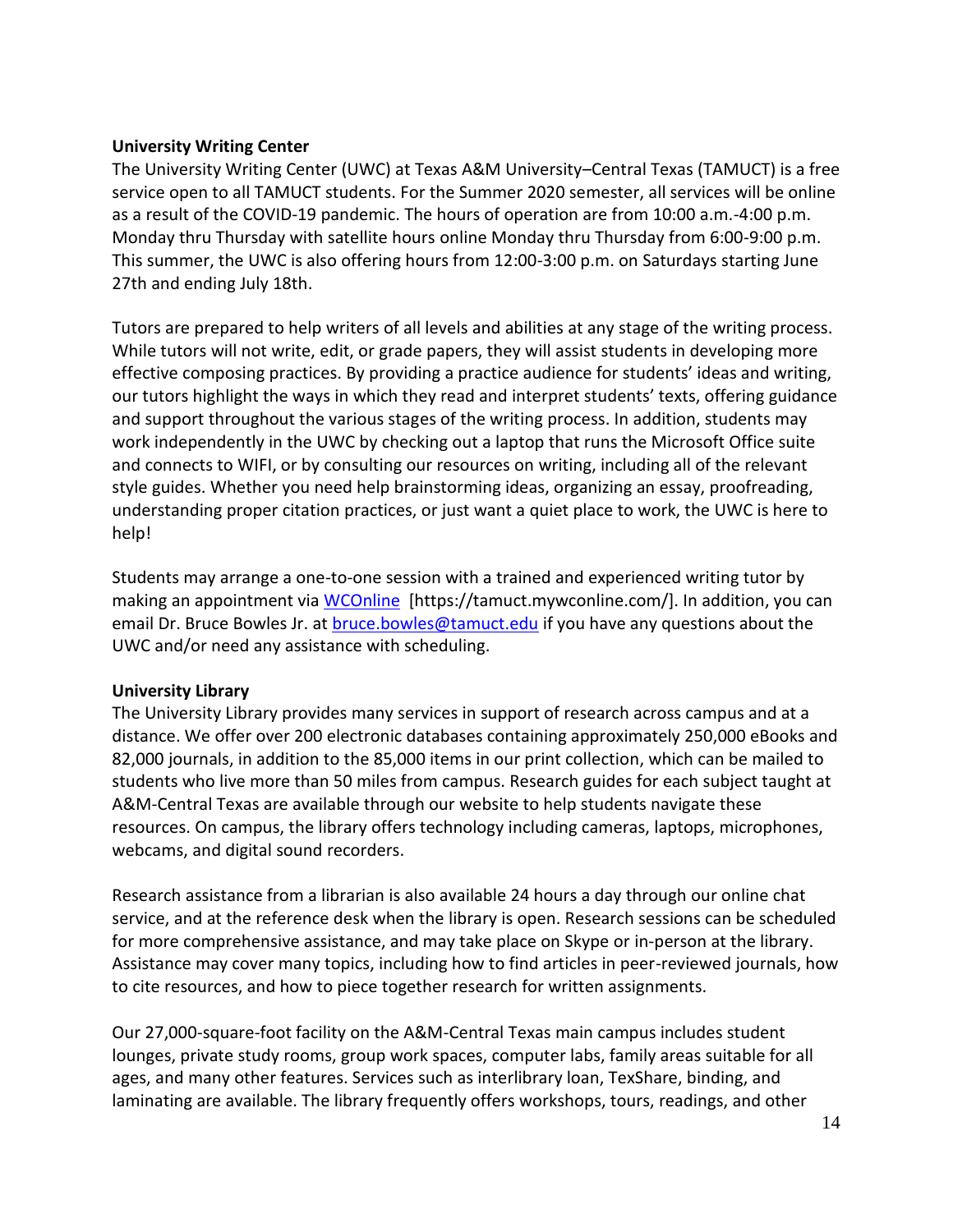events. For more information, please visit our [Library website](https://tamuct.libguides.com/index) [http://tamuct.libguides.com/index].

# **OPTIONAL POLICY STATEMENTS**

# **A Note about Sexual Violence at A&M-Central Texas**

Sexual violence is a serious safety, social justice, and public health issue. The university offers support for anyone struggling with these issues. University faculty are mandated reporters, so if someone discloses that they were sexually assaulted (or a victim of Domestic/Dating Violence or Stalking) while a student at TAMUCT, faculty members are required to inform the Title IX Office. If you want to discuss any of these issues confidentially, you can do so through Student Counseling (254-501-5955) located on the second floor of Warrior Hall (207L).

Sexual violence can occur on our campus because predators often feel emboldened, and victims often feel silenced or shamed. It is incumbent on ALL of us to find ways to actively create environments that tell predators we don't agree with their behaviors and tell survivors we will support them. Your actions matter. Don't be a bystander; be an agent of change. For additional information on campus policy and resources visit the [Title IX webpage](https://www.tamuct.edu/compliance/titleix.html) [\[https://www.tamuct.edu/compliance/titleix.html\]](https://www.tamuct.edu/compliance/titleix.html).

#### **Behavioral Intervention**

Texas A&M University-Central Texas cares about the safety, health, and well-being of its students, faculty, staff, and community. If you are aware of individuals for whom you have a concern, who are exhibiting concerning behaviors, or individuals causing a significant disruption to our community, please make a referral to the Behavioral Intervention Team. Referring your concern shows you care. You can complete the [referral](https://cm.maxient.com/reportingform.php?TAMUCentralTexas&layout_id=2) online [https://cm.maxient.com/reportingform.php?TAMUCentralTexas&layout\_id=2].

Anonymous referrals are accepted. Please see the [Behavioral Intervention Team](https://www.tamuct.edu/student-affairs/bat.html) website for more information [https://www.tamuct.edu/student-affairs/bat.html]. If a person's behavior poses an imminent threat to you or another, contact 911 or A&M-Central Texas University Police at 254-501-5800.

# **OTHER POLICIES**

#### **Communication**

It is the expectation that all students use and check daily their TAMUCT email account for class updates and university notices. Communication is vital in an online class and therefore, an expectation to be successful. Please utilize both your student email and Canvas email for interactions with your Professor.